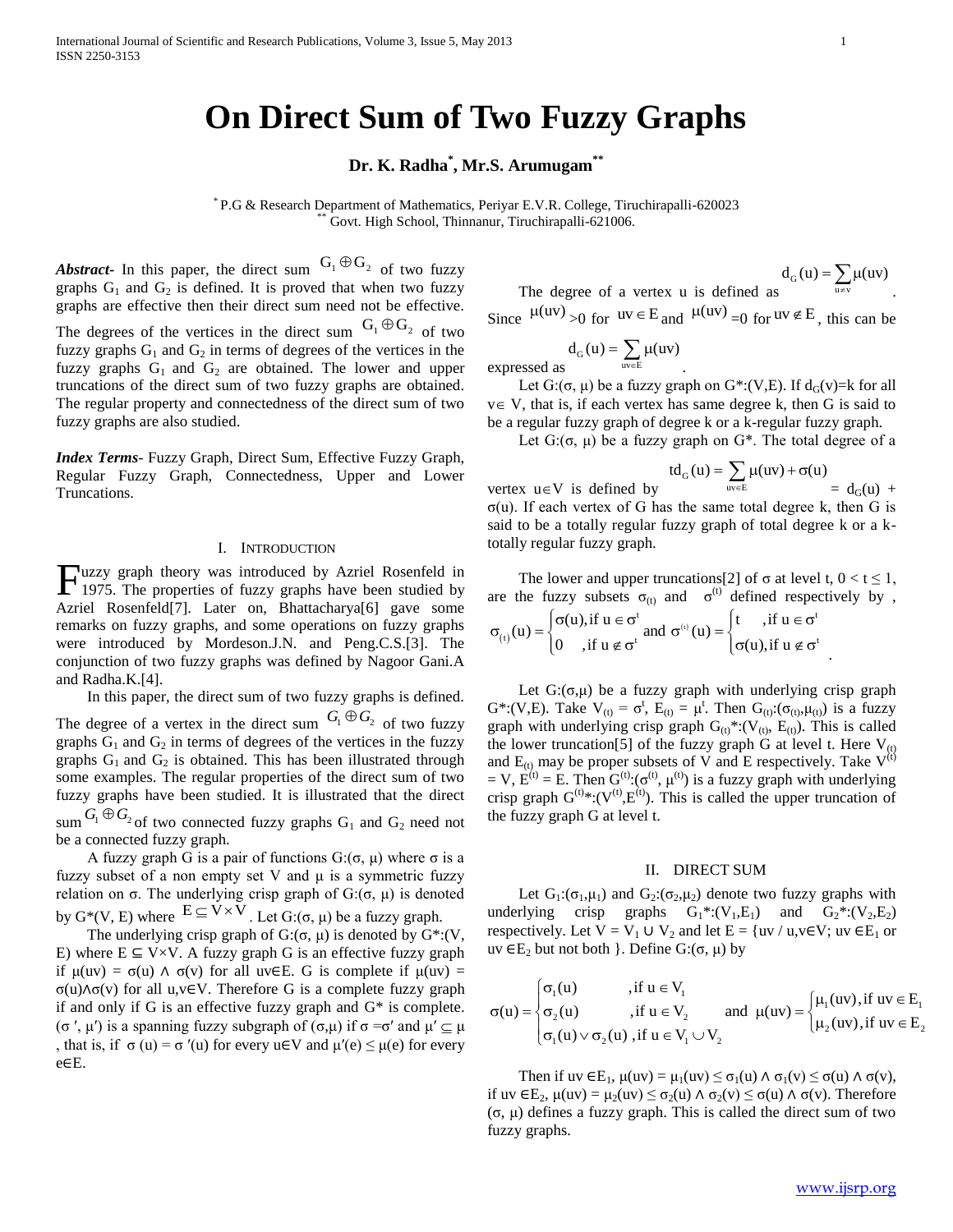International Journal of Scientific and Research Publications, Volume 3, Issue 5, May 2013 2 ISSN 2250-3153

#### **2.1Example**

The following Fig.1 gives an example of the direct sum of two fuzzy graphs which have distinct edge sets.



**Figure 1: Direct sum of two fuzzy graphs with disjoint edge sets**

#### **2.2Example**

The following Fig.2 gives an example of the direct sum of two fuzzy graphs in which the edge sets are not disjoint.



**Figure 2: Direct sum of two fuzzy graphs with non-disjoint edge sets**

### **2.3Remark**

If  $G_1$  and  $G_2$  are two effective fuzzy graphs, their direct sum  $G_1 \oplus G_2$  need not be an effective fuzzy graph which can be seen from the example in Figure 3.



**Figure 3: Direct sum of two effective fuzzy graphs**

## **2.4Theorem**

If G<sub>1</sub> and G<sub>2</sub> are two effective fuzzy graphs such that no edge of G<sub>1</sub> $\oplus$ G<sub>2</sub> has both ends in V<sub>1</sub> ∩ V<sub>2</sub> and every edge uv of G<sub>1</sub> $\oplus$ G<sub>2</sub> with one end u∈V<sub>1</sub> ∩ V<sub>2</sub> and uv∈E<sub>1</sub> ( or E<sub>2</sub>) is such that  $\sigma_1(u) \ge \sigma_1(v)$  [ or  $\sigma_2(u) \ge \sigma_2(v)$ ], then  $G_1 \oplus G_2$  is an effective fuzzy graph.

**Proof:** Let uv be an edge of  $G_1 \oplus G_2$ . We have two cases to consider. Case 1: u,  $v \notin V_1 \cap V_2$ . Then u,  $v \in V_1$  or  $V_2$  but not both. Suppose that u,  $v \in V_1$ . Then uv∈E<sub>1</sub>. Therefore  $\sigma(u) = \sigma_1(u)$ ,  $\sigma(v) = \sigma_1(v)$  and  $\mu(uv) = \mu_1(uv)$ . Also since G<sub>1</sub> is an effective fuzzy graph,  $\mu(uv) = \mu_1(uv) = \sigma_1(u) \wedge \sigma_1(v) = \sigma(u) \wedge \sigma(v)$ . The proof is similar if u,  $v \in V_2$ .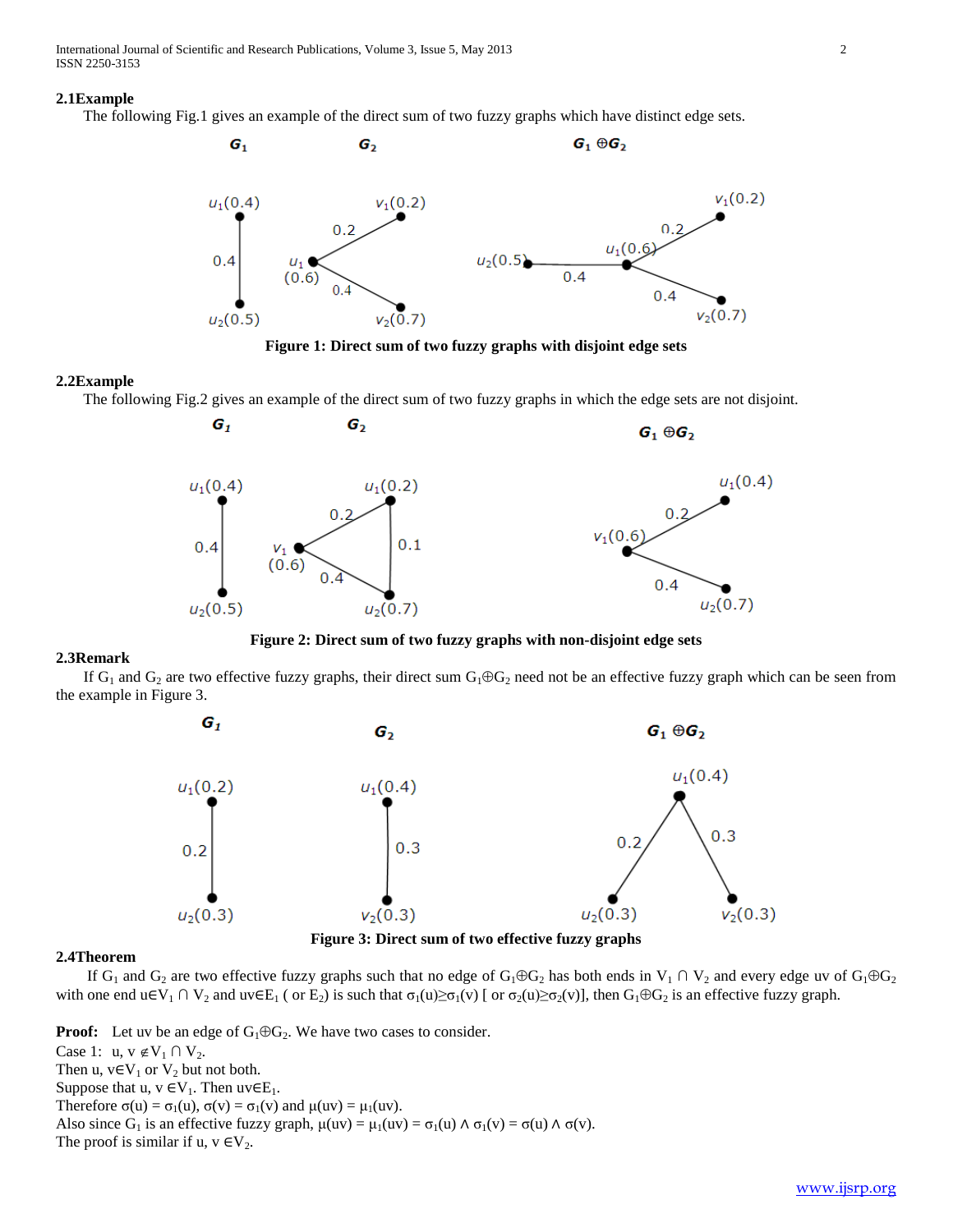Case 2: u ∈V<sub>1</sub> ∩ V<sub>2</sub>, v ∉V<sub>1</sub> ∩ V<sub>2</sub>. (or vice versa). Without loss of generality, assume that  $v \in V_1$ . Then  $\sigma(v) = \sigma_1(v)$ . By hypothesis,  $\sigma_1(u) \ge \sigma_1(v)$ . Now  $\sigma(u) = \sigma_1(u) \lor \sigma_2(u) \ge \sigma_1(u) \ge \sigma_1(v) = \sigma(v)$ . So  $\sigma(u) \land \sigma(v) = \sigma(v)$ . Hence  $\mu(uv) = \mu_1(uv) = \sigma_1(u) \wedge \sigma_1(v) = \sigma_1(v) = \sigma(v) = \sigma(u) \wedge \sigma(v)$ . Therefore  $G_1 \oplus G_2$  is an effective fuzzy graph.

## III. TRUNCATIONS OF THE DIRECT SUM OF TWO FUZZY GRAPHS

### **3.1Theorem**

 $(G_1 \oplus G_2)_{(t)}$  is a spanning fuzzy sub graph of  $G_{1(t)} \oplus G_{2(t)}$ . **Proof:** First we prove that  $(\sigma_1 \oplus \sigma_2)_{(t)} = \sigma_1(t) \oplus \sigma_2(t)$ . It follows from the definitions that if  $u \in V_i$ ,  $(\sigma_1 \oplus \sigma_2)_{(t)}$   $(u) = \sigma_{i(t)}(u) = (\sigma_{1(t)} \oplus \sigma_{2(t)})(u)$ ,  $i = 1,2$ . Let  $u \in V_1 \cap V_2$ . Without loss of generality, assume that  $\sigma_1(u) \leq \sigma_2(u)$ . Then (σ1σ2)(u) = σ2(u) gives (σ1σ2)(t)(u) = σ2(t)(u) …..…………………………. (1) Now we claim that  $\sigma_1(u) \leq \sigma_2(u)$  implies  $\sigma_{1(t)}(u) \leq \sigma_{2(t)}(u)$ . If  $t \le \sigma_1(u) \le \sigma_2(u)$ , then  $\sigma_1(t)(u) = \sigma_1(u) \le \sigma_2(u) = \sigma_2(t)(u)$ . If  $\sigma_1(u) < t \leq \sigma_2(u)$ , then  $\sigma_1(t)(u) = 0 < \sigma_2(u) = \sigma_2(t)(u)$ . If  $\sigma_1(u) \leq \sigma_2(u) < t$ , then  $\sigma_{1(t)}(u) = 0 = \sigma_{2(t)}(u)$ . Hence σ1(t)(u) ≤ σ2(t)(u). Therefore (σ1(t) σ2(t))(u) = σ2(t)(u) …………………………….... (2) From (1) & (2),  $(\sigma_1 \oplus \sigma_2)_{(t)}(u) = (\sigma_{1(t)} \oplus \sigma_{2(t)}) (u)$ . Hence  $(\sigma_1 \oplus \sigma_2)_{(t)} = \sigma_{1(t)} \oplus \sigma_{2(t)}$ . Next we prove that  $(\mu_1 \oplus \mu_2)_{(t)} \leq \mu_1_{(t)} \oplus \mu_2_{(t)}$ . For this, we consider the following three cases: Case 1: uv∈E<sub>1</sub> ∩ E<sub>2</sub> with either  $\mu_1(uv) \ge t$  or  $\mu_2(uv) \ge t$  but not both. Suppose that  $\mu_1(uv) \ge t$ . Then  $\mu_2(uv) \le t$ . So  $\mu_{1(t)}(uv) = \mu(uv)$  and  $\mu_{2(t)}(uv) = 0$ . Hence the edge uv will be in  $G_{1(t)} \oplus G_{2(t)}$  with  $(\mu_{1(t)} \oplus \mu_{2(t)})(uv) = \mu(uv)$ . Since uv∈ E<sub>1</sub> ∩ E<sub>2</sub>, ( $\mu_1 \oplus \mu_2$ ) (uv) = 0  $\Rightarrow$  ( $\mu_1 \oplus \mu_2$ )<sub>(t)</sub> (uv) = 0. Therefore  $(\mu_1 \oplus \mu_2)_{(t)}(uv) < (\mu_{1(t)} \oplus \mu_{2(t)})(uv)$ . The proof is similar if  $\mu_2(uv) \ge t$ . Case 2: uv∈ E<sub>1</sub> ∩ E<sub>2</sub> with either  $\mu_1(uv) < t$ ,  $\mu_2(uv) < t$  or  $\mu_1(uv) \ge t$ ,  $\mu_2(uv) \ge t$ . Since uv∈ E<sub>1</sub> ∩ E<sub>2</sub>, ( $\mu_1 \oplus \mu_2$ )<sub>(t)</sub> (uv) = 0. If  $\mu_i(uv) < t$ , then  $\mu_{i(t)}(uv) = 0$ , i = 1,2. So  $(\mu_{1(t)} \oplus \mu_{2(t)})$  (uv) = 0. If  $\mu_i(uv) \ge t$ , then  $\mu_{i(t)}(uv) = \mu_i(uv) > 0$ , i = 1,2. So  $(\mu_{1(t)} \oplus \mu_{2(t)})$  (uv) = 0. Hence  $(\mu_1 \oplus \mu_2)_{(t)} = \mu_{1(t)} \oplus \mu_{2(t)}$ . Case 3:  $uv \in E_1$  or  $uv \in E_2$  but not both. If uv∈E<sub>i</sub>, (μ<sub>1</sub>⊕ μ<sub>2</sub>)(uv) = μ<sub>i</sub>(uv), i = 1,2. Hence (μ<sub>1</sub>⊕ μ<sub>2</sub>)<sub>(t)</sub>(uv) = μ<sub>i(t)</sub>(uv) = (μ<sub>1(t)</sub> ⊕ μ<sub>2(t)</sub>) (uv). From the above three cases, we get  $(\mu_1 \oplus \mu_2)_{(t)} \leq \mu_{1(t)} \oplus \mu_{2(t)}$ . Hence  $(G_1 \oplus G_2)_{(t)}$  is a spanning fuzzy sub graph of  $G_{1(t)} \oplus G_{2(t)}$ .

### **3.2Remark:**

From the proof of the above theorem, if for any  $uv \in E_1 \cap E_2$ , we have either  $\mu_1(uv) < t$ ,  $\mu_2(uv) < t$  or  $\mu_1(uv) \ge t$ ,  $\mu_2(uv) \ge t$ , then  $(G_1 \oplus G_2)_{(t)} = G_{1(t)} \oplus G_{2(t)}$ .

## **3.3Theorem:**

 $(G_1 \oplus G_2)_{(t)} = G_{1(t)} \oplus G_{2(t)}$ **Proof:** First we prove that  $(\sigma_1 \oplus \sigma_2)_{(t)} = \sigma_{1(t)} \oplus \sigma_{2(t)}$ . It follows from the definitions that if  $u \in V$ i,  $(\sigma_1 \oplus \sigma_2)_{(t)}(u) = \sigma_{i(t)}(u) = (\sigma_{1(t)} \oplus \sigma_{2(t)})(u)$ , i = 1,2. Let u $\in V_1 \cap V_2$ . Without loss of generality, assume that  $\sigma_1(u) \leq \sigma_2(u)$ . Then proceeding as in the previous Theorem, that  $(\sigma_1 \oplus \sigma_2)_{(i)}(u) = (\sigma_{1(i)} \oplus \sigma_{2(i)})(u)$ . Hence  $(\sigma_1 \oplus \sigma_2)_{(t)}(u) = (\sigma_{1(t)} \oplus \sigma_{2(t)})(u)$ . Next we prove that  $(\mu_1 \oplus \mu_2)_{(t)} = \mu_1(t) \oplus \mu_2(t)$ . For this, we consider the following two cases: **Case 1:**  $uv \in E_1 \cap E_2$ . Then  $(\mu_1 \oplus \mu_2)$  (uv) =  $0 \Rightarrow (\mu_1 \oplus \mu_2)_{(t)}(uv) = 0$ . Since  $\mu_i(uv) > 0$ ,  $\mu_{i(t)}(uv) > 0$ , i = 1,2. Therefore the edge uv will not be in  $G_{1(t)} \oplus G_{2(t)}$ . So  $(\mu_{1(t)} \oplus \mu_{2(t)})(uv) = 0$ . Hence  $(\mu_1 \oplus \mu_2)_{(t)}(uv) = (\mu_1)_{(t)} \oplus \mu_2)_{(t)}(uv)$ . **Case 2:**  $uv \in E_1$  or  $uv \in E_2$  but not both. If  $uv \in E_i$ ,  $(\mu_1 \oplus \mu_2)_{(t)}(uv) = \mu_i(uv)$ ,  $i = 1,2$ .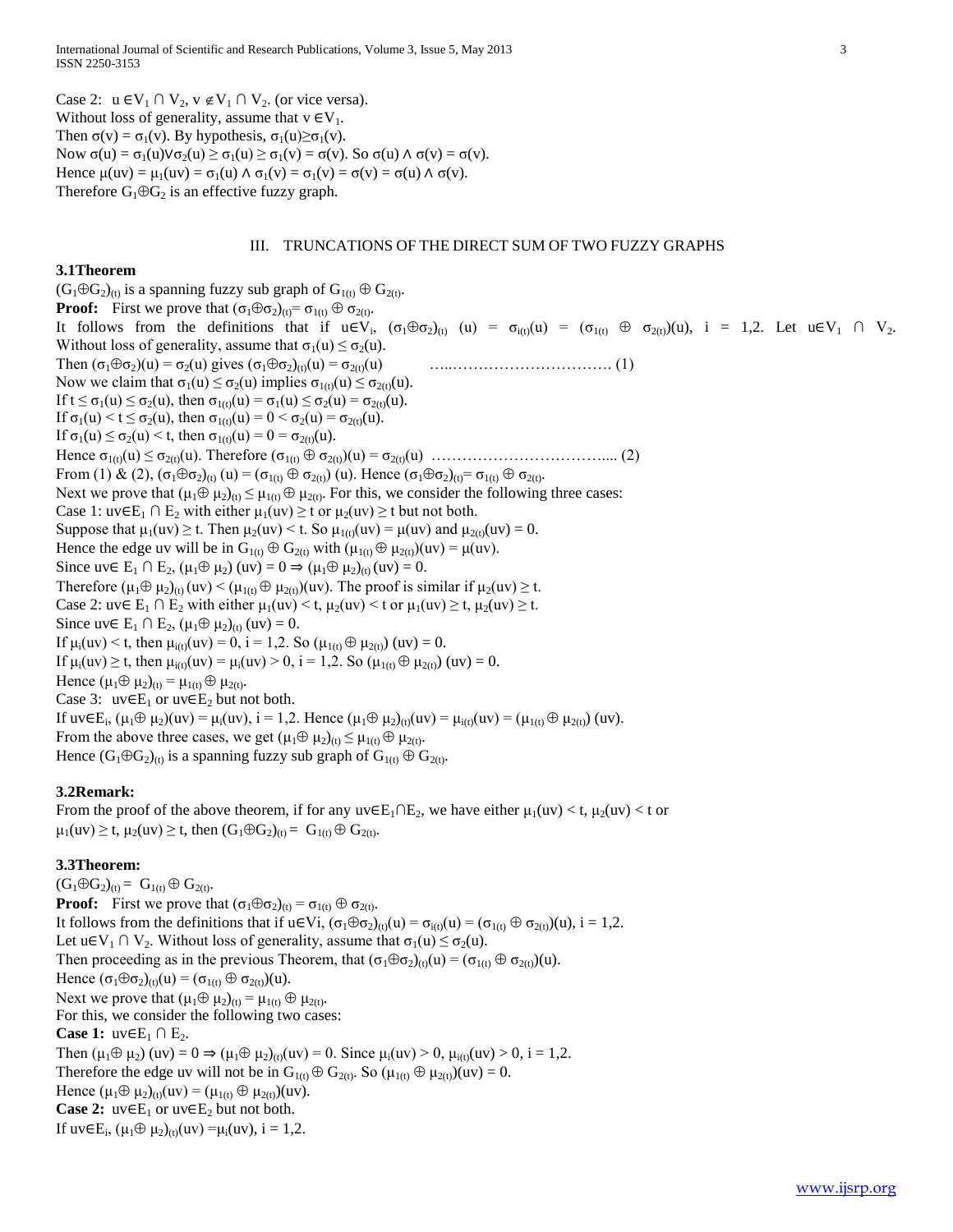International Journal of Scientific and Research Publications, Volume 3, Issue 5, May 2013 4 ISSN 2250-3153

Hence  $(\mu_1 \oplus \mu_2)_{(t)}(uv) = \mu_i(t)(uv) = (\mu_{1(t)} \oplus \mu_{2(t)})(uv)$ . From the above two cases, we get  $(\mu_1 \oplus \mu_2)_{(t)}(uv) = (\mu_{1(t)} \oplus \mu_{2(t)})(uv)$ . Hence :  $(G_1 \oplus G_2)_{(t)} = G_{1(t)} \oplus G_{2(t)}$ .

## IV. DEGREE OF A VERTEX IN THE DIRECT SUM

In this section we find the degrees of the vertices in the direct sum  $G_1 \oplus G_2$  of two fuzzy graphs  $G_1$  and  $G_2$  in terms of degrees of the vertices in the fuzzy graphs  $G_1$  and  $G_2$ .

## **4.1Theorem:**

The degree of a vertex in 
$$
G_1 \oplus G_2 : (\sigma, \mu)
$$
 in terms of the degrees of the vertices in  $G_1(\sigma_1, \mu_1)$  and  $G_2(\sigma_2, \mu_2)$  is given by,  
\n
$$
d_{G_1}(\mu) = \begin{cases}\nd_{G_1}(\mu), & \text{if } \mu \in V_1 - V_2 \\
d_{G_2}(\mu), & \text{if } \mu \in V_2 - V_1 \\
d_{G_1}(\mu) + d_{G_2}(\mu), & \text{if } \mu \in V_1 \cap V_2 \text{ and } E_1 \cap E_2 = \emptyset \\
[d_{G_1}(\mu) + d_{G_2}(\mu)] - \sum_{uv \in E_1 \cap E_2} [\mu_1(uv) + \mu_2(uv)], & \text{if } \mu \in V_1 \cap V_2 \text{ and } E_1 \cap E_2 \neq \emptyset\n\end{cases}
$$

## **Proof:**

So

For any vertex in the direct sum  $G_1 \oplus G_2 : (\sigma, \mu)$  we have three cases to consider. **Case (1)**

Either  $u \in V_1$  or  $u \in V_2$  but not both. Then no edge incident at u lies in  $E_1 \cap E_2$ .  $\mathbf{u}_1 \oplus \mathbf{\mu}_2$  $(uv) = \begin{cases} \mu_1(uv) & \text{if } u \in V_1 \\ \mu_2(uv) & \text{if } u \in V_2 \end{cases}$  (i.e) if  $uv \in E_2$ Either  $u \in V_1$  or  $u \in V_2$  but not both. Then n<br>  $(\mu_1 \oplus \mu_2)(uv) = \begin{cases} \mu_1(uv) & \text{if } u \in V_1 \text{ (i.e) if } uv \in E_1 \\ \mu_2(uv) & \text{if } u \in V_2 \text{ (i.e) if } uv \in E_2 \end{cases}$ Either  $u \in V_1$  or  $u \in V_2$  but not both. Then no est<br>  $\mu_1 \oplus \mu_2$  (uv) =  $\begin{cases} \mu_1(uv) & \text{if } u \in V_1 \\ \mu_2(uv) & \text{if } u \in V_2 \end{cases}$  (i.e) if  $uv \in E_1$ 

Hence if 
$$
u \in V_1
$$
, then  $d_{G_1 \oplus G_2}(u) = \sum_{uv \in E_1} \mu_1(uv) = d_{G_1}(u)$  and

if  $u \in V_2$ , then  $d_{G_1 \oplus G_2}(u) = \sum_{uv \in E_2} \mu_2(uv) = d_{G_2}(u)$ 

**Case (2)**

 $u \in V_1 \cap V_2$  but no edge incident at u lies in  $E_1 \cap E_2$ . Then any edge incident at u is either in  $E_1$  or in  $E_2$  but not in  $E_1 \cap E_2$ . Also all these edges are included in  $G_1 \oplus G_2$ :  $(\sigma, \mu)$ .

Hence the degree of u in  $G_1 \oplus G_2$ :  $(\sigma, \mu)$  is given by,

$$
d_{G_1 \oplus G_2}(u) = \sum_{uv \in E_1} (\mu_1 \oplus \mu_2)(uv)
$$
  
= 
$$
\sum_{uv \in E_1} \mu_1(uv) + \sum_{uv \in E_2} \mu_2(uv)
$$
  
= 
$$
[d_{G_1}(u) + d_{G_2}(u)]
$$

**Case (3)**

 $u \in V_1 \cap V_2$  and some edges incident at u are in  $E_1 \cap E_2$ . By the definition, any edge in  $E_1 \cap E_2$  will not be included  $\sin G_1 \oplus G_2$ :  $(\sigma, \mu)$ . Then the degree of u in the direct sum  $G_1 \oplus G_2$ :  $(\sigma, \mu)$  is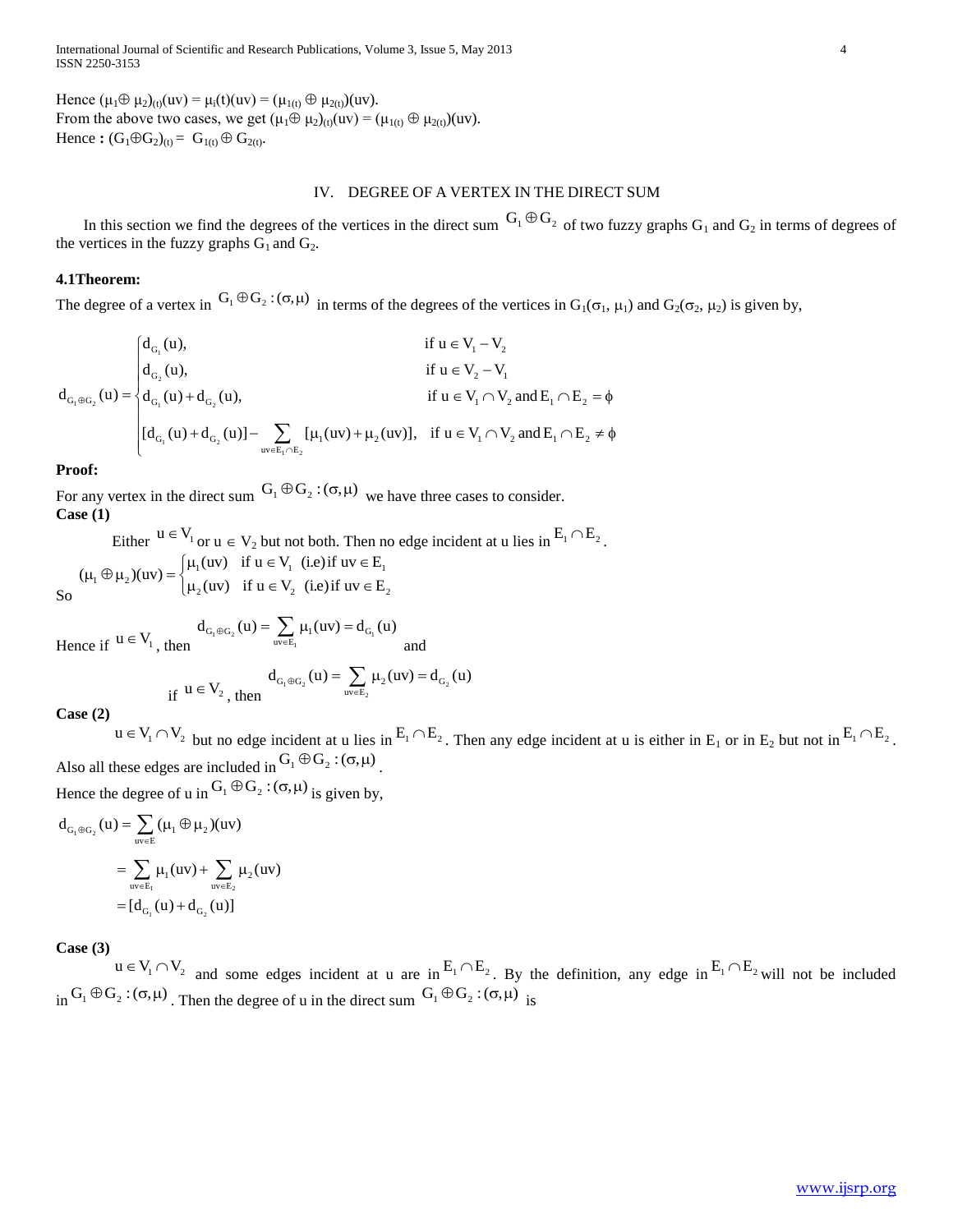International Journal of Scientific and Research Publications, Volume 3, Issue 5, May 2013 5 ISSN 2250-3153

\n The fractional Journal of Scientific and Research Publications, Volume 3, Issue 5, May 2013\n 
$$
\text{d}_{G_1 \oplus G_2}(u) = \sum_{uv \in E_1 - E_2} (\mu_1 \oplus \mu_2)(uv)
$$
\n
$$
= \sum_{uv \in E_1 - E_2} \mu_1(uv) + \sum_{uv \in E_2 - E_1} \mu_2(uv)
$$
\n
$$
= \sum_{uv \in E_1 - E_2} \mu_1(uv) + \sum_{uv \in E_2 - E_1} \mu_2(uv) + \sum_{uv \in E_1 \cap E_2} [\mu_1(uv) + \mu_2(uv)] - \sum_{uv \in E_1 \cap E_2} [\mu_1(uv) + \mu_2(uv)]
$$
\n
$$
= \left\{ \sum_{uv \in E_1 - E_2} \mu_1(uv) + \sum_{uv \in E_1 \cap E_2} \mu_1(uv) \right\} + \left\{ \sum_{uv \in E_2 - E_1} \mu_2(uv) + \sum_{uv \in E_1 \cap E_2} \mu_2(uv) \right\} - \sum_{uv \in E_1 \cap E_2} [\mu_1(uv) + \mu_2(uv)]
$$
\n
$$
= [d_{G_1}(u) + d_{G_2}(u)] - \sum_{uv \in E_1 \cap E_2} [\mu_1(uv) + \mu_2(uv)]
$$
\n

From the above two cases we conclude that the degree of the vertex in  $G_1 \oplus G_2$  in terms of the degrees of the vertices in  $G_1:(\sigma_1, \mu_1)$  and  $G_2:(\sigma_2, \mu_2)$  is obtained as follows:<br>  $\begin{cases} d_{G_1}(u), & \text{if } u \in V_1 - V_2 \end{$ From the above two cases we conclude that the degree of the verte<br>  $\mu_1$ ) and  $G_2: (\sigma_2, \mu_2)$  is obtained as follows:<br>  $\begin{cases} d_{G_1}(u), & \text{if } u \in V_1 - V_2 \end{cases}$ 

$$
d_{G_1 \oplus G_2}(u) = \begin{cases} d_{G_1}(u), & \text{if } u \in V_1 - V_2 \\ d_{G_2}(u), & \text{if } u \in V_2 - V_1 \\ d_{G_1}(u) + d_{G_2}(u), & \text{if } u \in V_1 \cap V_2 \text{ and } E_1 \cap E_2 = \emptyset \\ [d_{G_1}(u) + d_{G_2}(u)] - \sum_{uv \in E_1 \cap E_2} [\mu_1(uv) + \mu_2(uv)], & \text{if } u \in V_1 \cap V_2 \text{ and } E_1 \cap E_2 \neq \emptyset \end{cases}
$$

Hence the theorem is proved.

## **4.2Example:**

Consider the two fuzzy graphs  $G_1: (\sigma_1, \mu_1)$  and  $G_2: (\sigma_2, \mu_2)$  in which the edge sets are disjoint and their sum  $G_1 \oplus G_2: (\sigma, \mu)$ .  $G_1(\sigma_1,\mu_1)$  $G_2(\sigma_2, \mu_2)$ 



**Figure 4: Degree of vertices in the Direct sum of two fuzzy graphs**

The degrees of the vertices in the direct sum  $G_1 \oplus G_2$  as follows: The degrees of the vertices in the direct sum  $G_1 \otimes G_2$  as follows:<br>  $d_{G_1 \oplus G_2}(u_1) = 0.3 + 0.3 + 0.4 + 0.5 = 1.5$ ,  $d_{G_1 \oplus G_2}(u_2) = 0.3$ ,  $d_{G_1 \oplus G_2}(u_3) = 0.4$ ,  $d_{G_1 \oplus G_2}(u_4) = 0.3 + 0.2 = 0.5 \begin{cases} 0.5 \\ 0.4 + 0.2 = 0.7 \end{cases}$ 

Now let us find the degrees of the vertices in the direct sum  $G_1 \oplus G_2$  of two fuzzy graphs  $G_1$  and  $G_2$  in terms of degrees of the vertices in the fuzzy graphs  $G_1$  and  $G_2$ .

Since there is no edge in  $E_1 \cap E_2$  and  $u_1 \in V_1 \cap V_2$  the degree of  $u_1$  in  $G_1 \oplus G_2$  is exactly the sum of the degrees of  $u_1$  in  $G_1$  and  $G_2$ . That is,<br> $d_{G_1 \oplus G_2}(u_1) = d_{G_1}(u_1) + d_{G_2}(u_1) = (0.3 + 0.4) + (0.3 +$  $G<sub>2</sub>$ . That is,

$$
d_{G_1 \oplus G_2}(u_1) = d_{G_1}(u_1) + d_{G_2}(u_1) = (0.3 + 0.4) + (0.3 + 0.5) = 1.5
$$

The vertices  $u_2$  and  $u_3$  are in  $V_1$  only and not in  $V_2$ . That is,  $u_2, u_3 \in V_1 - V_2$ . Hence the degrees of  $u_2$  and  $u_3$  in  $G_1 \oplus G_2$  are equal to the degrees of  $u_2$  and  $u_3$  in  $G_1$ . That is,  $d_{G_1 \oplus G_2$ The vertices  $u_2$  and  $u_3$  are in  $V_1$  only and not in  $V_2$ . That is,<br>to the degrees of  $u_2$  and  $u_3$  in  $G_1$ . That is,<br> $d_{G_1 \oplus G_2}(u_2) = d_{G_1}(u_2) = 0.3$  and  $d_{G_1 \oplus G_2}(u_3) = d_{G_1}(u_3) = 0.4$ 

$$
d_{G_1 \oplus G_2}(u_2) = d_{G_1}(u_2) = 0.3 \text{ and } d_{G_1 \oplus G_2}(u_3) = d_{G_1}(u_3) = 0.4
$$
  
Similarly, since  $u_4, u_5 \in V_2 - V_1$ , we have,  

$$
d_{G_1 \oplus G_2}(u_4) = d_{G_2}(u_4) = 0.5 \text{ and } d_{G_1 \oplus G_2}(u_5) = d_{G_2}(u_5) = 0.7
$$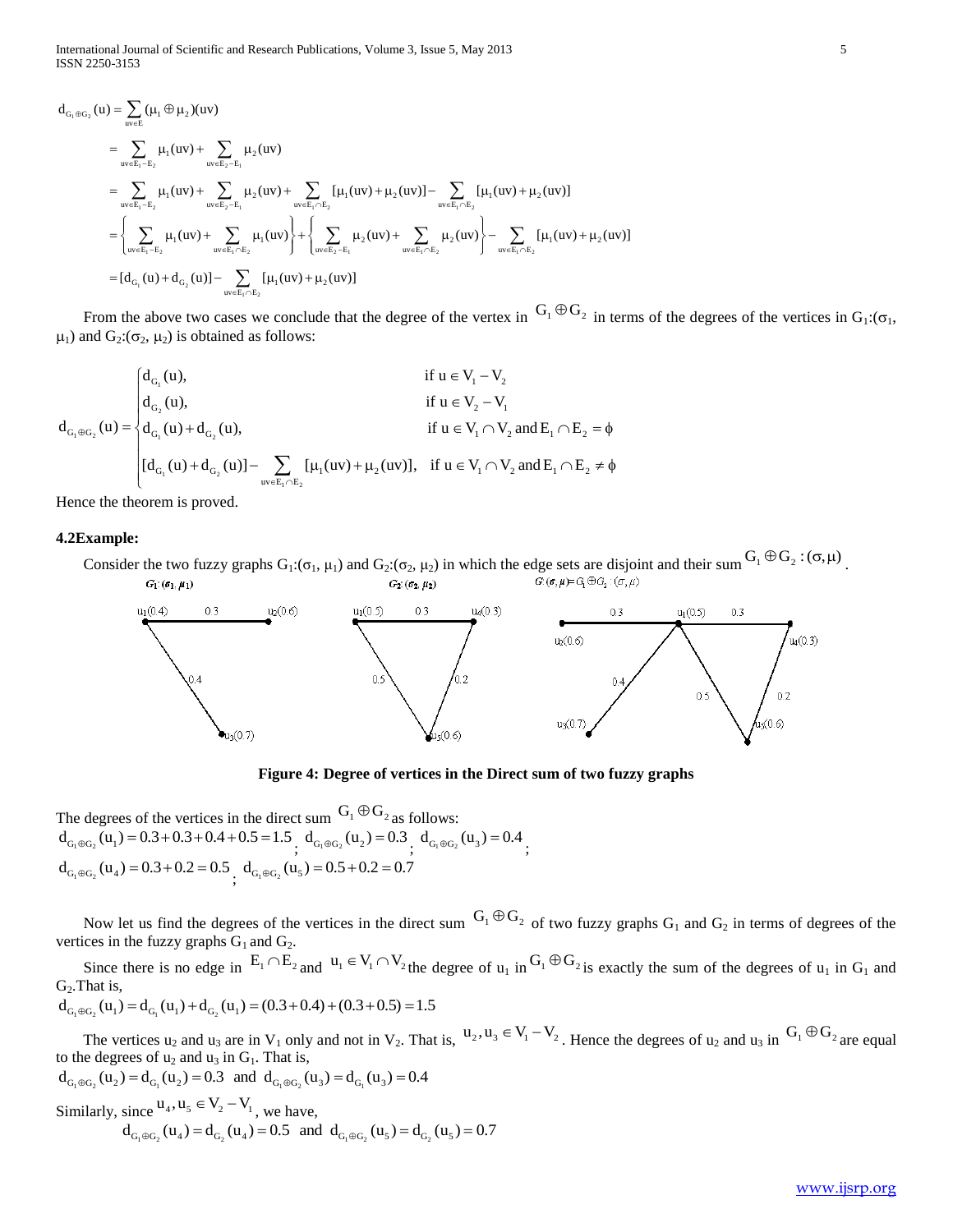International Journal of Scientific and Research Publications, Volume 3, Issue 5, May 2013 6 ISSN 2250-3153

#### **4.3Example:**

Here is another example in which the edge sets are not disjoint.



**Figure 5: Degree of vertices in the Direct sum of two fuzzy graphs**

Here, we have  $E_1 \cap E_2 = {u_1 u_2, u_2 u_3}$ .

From the graph of the direct sum  $G_1 \oplus G_2$ :  $(\sigma, \mu)$ , we see that the degrees of the vertices of  $G_1 \oplus G_2$  are:  $\mu_{G_1 \oplus G_2}(u_1) = 0.4 + 0.5 = 0.9$ ,  $\mu_{G_1 \oplus G_2}(u_3) = 0.2 + 0.4 = 0.6$ ,  $\mu_{G_1 \oplus G_2}(u_4) = 0.2 + 0.5 = 0.7$ .

Now we shall find the degrees of the vertices in  $G_1 \oplus G_2$  in terms of the degrees of the vertices in  $G_1: (\sigma_1, \mu_1)$  and  $G_2: (\sigma_2, \mu_2)$ . Since  $E_1 \cap E_2 = {u_1u_2, u_2u_3}$  the edges  $u_1u_2, u_2u_3$  are not in  $G_1 \oplus G_2$ . The vertex  $u_4 \in V_2 - V_1$ .

Hence by the previous case, the degree of  $u_4$  in  $G_1 \oplus G_2$  is that of  $u_4$  in  $G_2$ . That is, Hence by the previous case, the d<br>  $d_{G_1 \oplus G_2}(u_4) = 0.5 + 0.2 = 0.7 = d_{G_2}(u_4)$ 

Since

 $E_1 \cap E_2 \neq \phi$  and Since<br>  $E_1 \cap E_2 \neq \emptyset$  an<br>  $d u_1 \in V_1 \cap V_2$   $d_{G_1 \oplus G_2}(u_1) = [d_{G_1}(u_1) + d_{G_2}(u_1)] - \sum_{u_1 u_1 \in E_1 E_2} [\mu_1(u_1 u_1) + \mu_2(u_1 u_1)]$ the degree of  $u_1$ is given by, =  $[d_{G_1}(u_1) + d_{G_2}(u_1)] - [\mu_1(u_1u_2) + \mu_2(u_1u_2)]$ <br>=  $[(0.4 + 0.4) + (0.5 + 0.4)] - [0.4 + 0.4]$  ${}_{\oplus G_2}(u_1) = [d_{G_1}(u_1) + d_{G_2}(u_1)] - \sum_{u_1u_1 \in E_1E_2} [\mu_1(u_1u_1) + \mu_2(u_1u_1)]$ <br>=  $[d_{G_1}(u_1) + d_{G_2}(u_1)] - [\mu_1(u_1u_2) + \mu_2(u_1u_2)]$  $= [(0.4 + 0.4) + (0.5 - 0.5 + 0.4)$ =  $[d_{G_1}(u_1) + d_{G_2}(u_1)] - \sum_{u_1u_1 \in E_1E_2} [\mu_1(u_1u_1) + \mu$ <br>=  $[d_{G_1}(u_1) + d_{G_2}(u_1)] - [\mu_1(u_1u_2) + \mu_2(u_1u_2)]$ 

Similarly, since 
$$
E_1 \cap E_2 \neq \phi
$$
 and  $u_3 \in V_1 \cap V_2$  the degree of  $u_3$  is given by,  
\n
$$
d_{G_1 \oplus G_2}(u_3) = [d_{G_1}(u_3) + d_{G_2}(u_3)] - \sum_{u_3 u_i \in E_1 E_2} [\mu_1(u_3 u_i) + \mu_2(u_3 u_i)]
$$
\n
$$
= [d_{G_1}(u_3) + d_{G_2}(u_3)] - [\mu_1(u_3 u_2) + \mu_2(u_3 u_2)]
$$
\n
$$
= [(0.4 + 0.3) + (0.2 + 0.1)] - [0.3 + 0.1]
$$
\n
$$
= 0.2 + 0.4 = 0.6
$$

## V. DIRECT SUM OF TWO REGULAR FUZZY GRAPHS

If  $G_1: (\sigma_1, \mu_1)$  and  $G_2: (\sigma_2, \mu_2)$  are two regular fuzzy graphs then their direct sum  $G_1 \oplus G_2: (\sigma, \mu)$  need not be a regular fuzzy graph. It is illustrated with the following examples.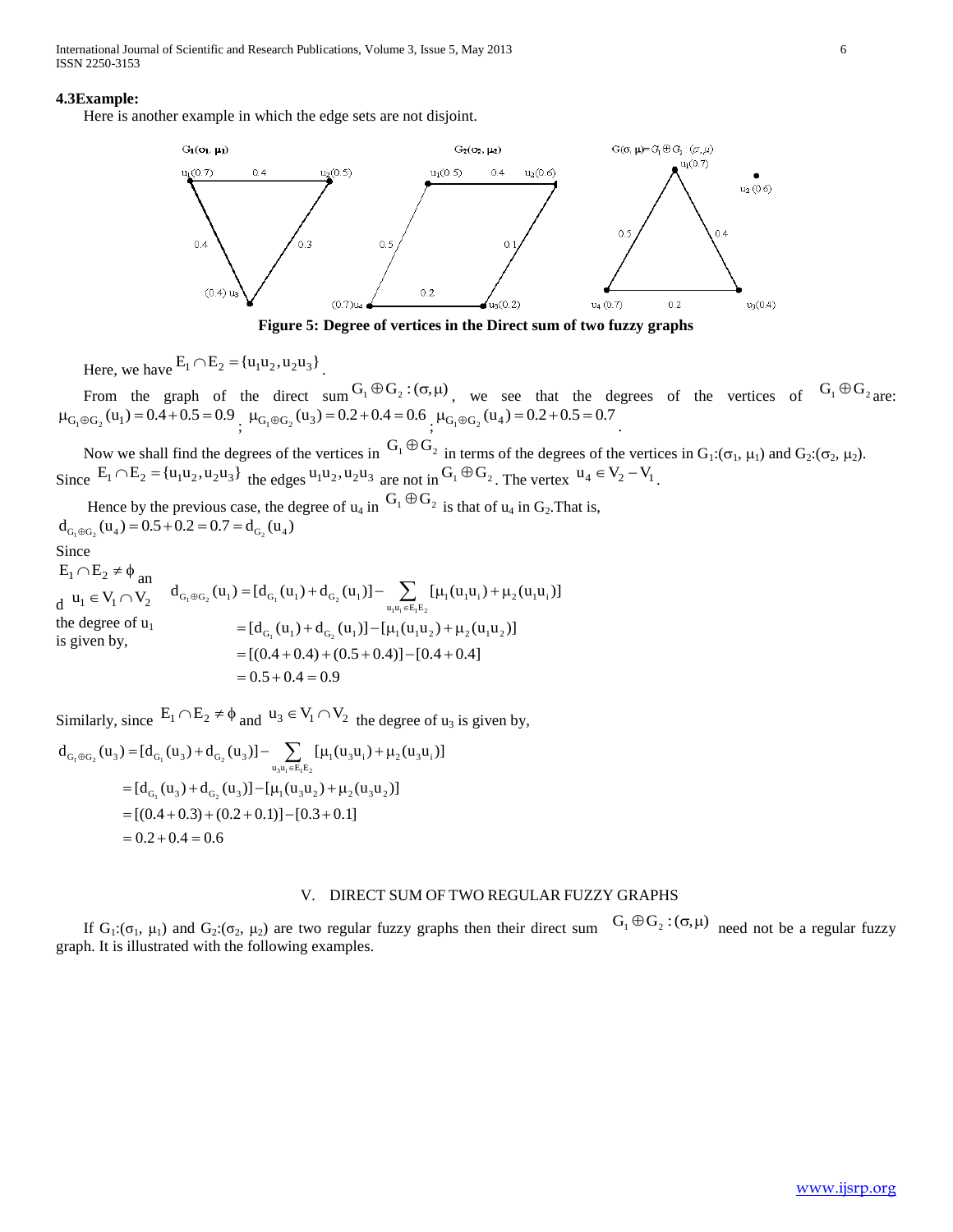

**Figure 5: The Direct sum of two regular fuzzy graphs**

# **5.2Example:**



## **5.3Remark:**

For the direct sum  $G_1 \oplus G_2$ :  $(\sigma, \mu)$  to be regular,  $G_1: (\sigma_1, \mu_1)$  and  $G_2: (\sigma_2, \mu_2)$  need not be regular fuzzy graphs. It is illustrated with the following examples. **5.4Example:**





## **5.5Example:**



**Figure 8: The Direct sum of a regular fuzzy graph and a non-regular fuzzy graph**

**5.6Example:**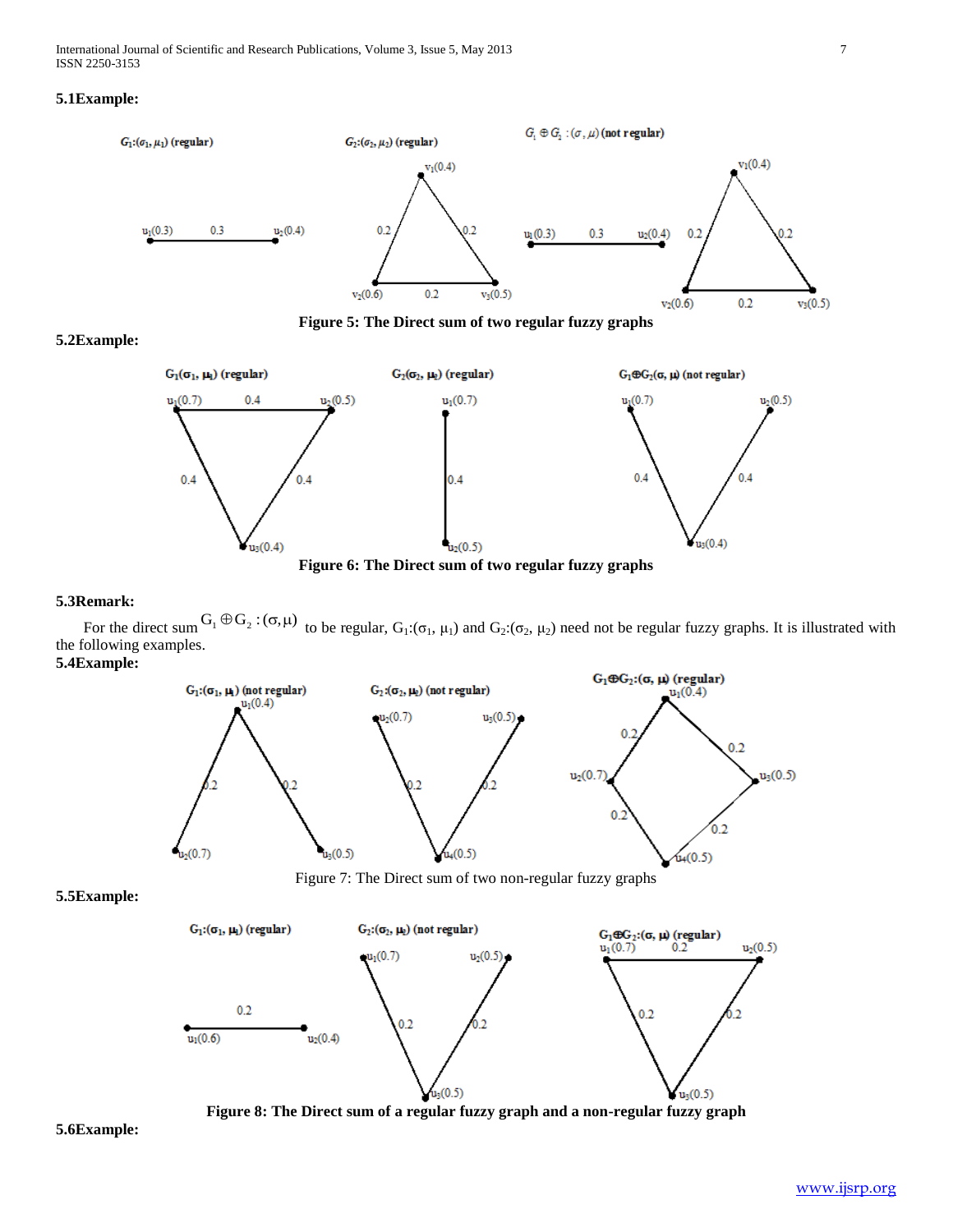International Journal of Scientific and Research Publications, Volume 3, Issue 5, May 2013 8 ISSN 2250-3153



**Figure 9: The Direct sum of two regular fuzzy graphs**

 From the above examples, we can see that there is no relationship between the regular property of the given fuzzy graphs and the direct sums of them. In the following result, we obtain the necessary and sufficient condition for the direct sum of two regular fuzzy graphs to be regular when  $V_1 \cap V_2 = \phi$ .

#### **5.7Theorem:**

If  $G_1: (\sigma_1, \mu_1)$  and  $G_2: (\sigma_2, \mu_2)$  are regular fuzzy graphs with degrees  $k_1$  and  $k_2$  respectively and  $V_1 \cap V_2 = \phi$  then  $G_1 \oplus G_2: (\sigma, \mu)$  is regular if and only if  $k_1=k_2$ .

#### **Proof:**

Let  $G_1: (\sigma_1, \mu_1)$  be a k<sub>1</sub>-regular fuzzy graph with underlying crisp graph  $G_1^*: (V_1, E_1)$  and let  $G_2: (\sigma_2, \mu_2)$  be a k<sub>2</sub>-regular fuzzy graph with underlying crisp graph  $G_2^*: (V_2, E_2)$  respectively such that  $V_1 \cap V_2 = \phi$ .

We know that,

Assume that 
$$
G_1 \oplus G_2 : (\sigma, \mu)
$$
 is regular.  
\nWe know that,  
\n
$$
d_{G_1} (u), \qquad \text{if } u \in V_1 \cap V_2
$$
\n
$$
d_{G_1 \oplus G_2} (u) = \begin{cases} d_{G_1} (u), & \text{if } u \in V_1 \cap V_2 \\ d_{G_2} (u), & \text{if } u \in V_2 \cap V_1 \\ d_{G_1} (u) + d_{G_2} (u), & \text{if } u \in V_1 \cap V_2 \text{ and } E_1 \cap E_2 = \emptyset \\ [d_{G_1} (u) + d_{G_2} (u)] - \sum_{uv \in E_1 \cap E_2} [\mu_1 (uv) + \mu_2 (uv)], & \text{if } u \in V_1 \cap V_2 \text{ and } E_1 \cap E_2 \neq \emptyset \end{cases}
$$
\nSince  $V_1 \cap V_2 = \emptyset$ ,  
\n
$$
d_{G_1 \oplus G_2} (u) = \begin{cases} d_{G_1} (u), & \text{if } u \in V_1 \\ d_{G_2} (u), & \text{if } u \in V_2 \end{cases}
$$

$$
d_{G_1 \oplus G_2}(u) = \begin{cases} k_1, & \text{if } u \in V_1 \\ k_2, & \text{if } u \in V_2 \end{cases}
$$

Since  $G_1 \oplus G_2$ :  $(\sigma, \mu)$  is regular,  $k_1 = k_2$ .

Conversely assume that  $G_1: (\sigma_1, \mu_1)$  and  $G_2: (\sigma_2, \mu_2)$  are k-regular fuzzy graphs such that  $V_1 \cap V_2 = \phi$ . Then the degree of any vertex in the direct sum is given by,<br>  $\begin{cases} d_{G_1}(u), & \text{if } u \in V_1 \end{cases}$ 

$$
d_{G_1 \oplus G_2}(u) = \begin{cases} d_{G_1}(u), & \text{if } u \in V_1 \\ d_{G_2}(u), & \text{if } u \in V_2 \end{cases}
$$

$$
d_{G_1 \oplus G_2}(u) = \begin{cases} k, & \text{if } u \in V_1 \\ k, & \text{if } u \in V_2 \end{cases}
$$

Therefore,  $d_{G_1 \oplus G_2}(u) = k$ ,  $\forall u \in V_1 \cup V_2$ . Hence  $G_1 \oplus G_2 : (\sigma, \mu)$  is regular.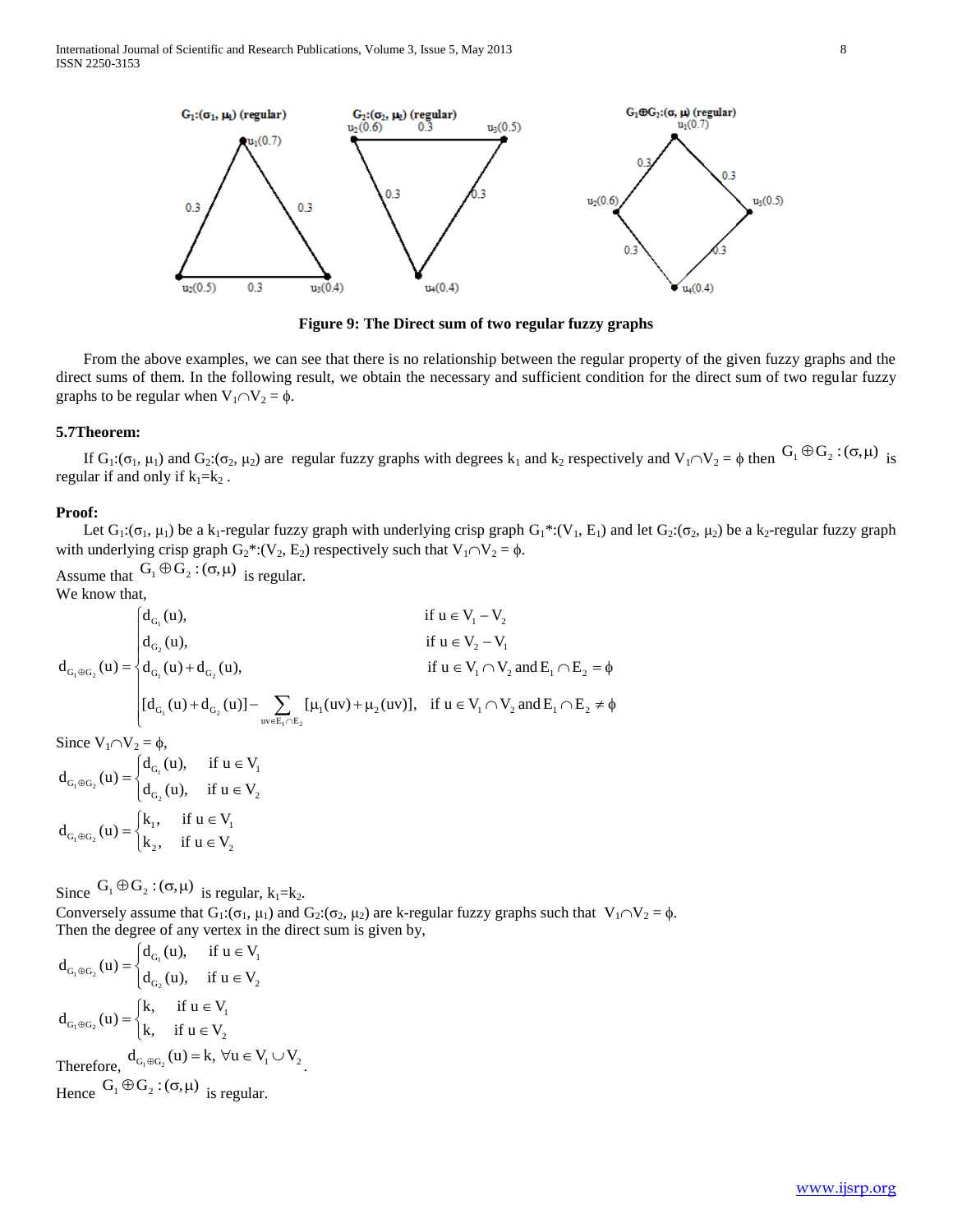## VI. DIRECT SUM OF CONNECTED FUZZY GRAPHS

If  $G_1: (\sigma_1, \mu_1)$  and  $G_2: (\sigma_2, \mu_2)$  are two connected fuzzy graphs then their direct sum  $G_1 \oplus G_2: (\sigma, \mu)$  need not be a connected fuzzy graph. It is illustrated with the following examples.

## **6.1Example:**



#### **6.2Theorem:**

If  $G_1: (\sigma_1, \mu_1)$  and  $G_2: (\sigma_2, \mu_2)$  are two connected fuzzy graphs with underlying crisp graphs  $G_1^*: (V_1, E_1)$  and  $G_2^*: (V_2, E_2)$ respectively such that  $E_1 \cap E_2 = \phi$  and  $V_1 \cap V_2 \neq \phi$  then their direct sum  $G_1 \oplus G_2 : (\sigma, \mu)$  is a connected fuzzy graph.

#### **Proof:**

Since  $G_1: (\sigma_1, \mu_1)$  is a connected fuzzy graph,  $\mu_1^{\infty}(u, v) > 0$  for all  $(u, v) \in E_1$ and since  $G_2$ : $(\sigma_2, \mu_2)$  is a connected fuzzy graph,  $\mu_2^{\infty}(u, v) > 0$  for all  $(u, v) \in E_2$ . Also  $V_1 \cap V_2 \neq \emptyset$ .

Therefore there exists at least one vertex which is in  $V_1 \cap V_2$ . But there is no edge in  $E_1 \cap E_2$ .

Hence there exists a path between any two vertices in the direct sum  $G_1 \oplus G_2$ :  $(\sigma, \mu)$  of  $G_1: (\sigma_1, \mu_1)$  and  $G_2: (\sigma_2, \mu_2)$ .

That is  $\mu_{G_1 \oplus G_2}^{\infty}(u, v) > 0$  for all  $(u, v) \in E$ . This implies that  $G_1 \oplus G_2 : (\sigma, \mu)$  is connected.

### **6.3Remark:**

If  $G_1: (\sigma_1, \mu_1)$  and  $G_2: (\sigma_2, \mu_2)$  are two connected fuzzy graphs with underlying crisp graphs  $G_1^*: (V_1, E_1)$  and  $G_2^*: (V_2, E_2)$ respectively such that  $n(V_1 \cap V_2) = 1$  then their direct sum  $G_1 \oplus G_2 : (\sigma, \mu)$  is a connected fuzzy graph.

## VII. CONCLUSION

In this paper, the direct sum  $G_1 \oplus G_2$  of two fuzzy graphs  $G_1$  and  $G_2$  is defined. A formula to find the degree of a vertex in the direct sum  $G_1 \oplus G_2$ :  $(\sigma, \mu)$  of two fuzzy graphs  $G_1$ :  $(\sigma_1, \mu_1)$ and  $G_2: (\sigma_2, \mu_2)$  in terms of the degrees of the vertices in  $G_1: (\sigma_1, \sigma_2)$  $\mu_1$ ) and  $G_2$ :( $\sigma_2$ ,  $\mu_2$ ) is obtained. This has been illustrated with examples. Also some of the characteristics of the direct sum of effective, regular and connected fuzzy graphs have been illustrated. Operation on fuzzy graph is a great tool to consider large fuzzy graph as a combination of small fuzzy graphs and to derive its properties from those of the small ones. A step in that direction is made through this paper.

#### **REFERENCES**

- [1] Frank Harary, Graph Thoery, Narosa / Addison Wesley, Indian Student Edition, 1988.
- [2] John N. Modeson and Premchand S.Nair, Fuzzy Graphs and Fuzzy Hypergraphs, Physica-verlag Heidelberg, 2000.
- [3] J.N.Mordeson and C.S. Peng, Operations on fuzzy graphs, Information Sciences 79 (1994), 159-170.
- [4] Nagoorgani. A and Radha. K, "Conjunction of Two Fuzzy Graphs", International Review of Fuzzy Mathematics, 2008, Vol. 3, 95-105.
- [5] Nagoorgani. A and Radha. K, "Some Properties of Truncations of Fuzzy Graphs", Advances in Fuzzy Sets and Systems, 2009, Vol.4, No.2, 215-227.
- [6] P. Bhattacharya, Some remarks on fuzzy graphs, Pattern Recognition Letter 6 (1987), 297-302.
- [7] Rosenfeld, A. (1975) "Fuzzy graphs". In: Zadeh, L.A., Fu, K.S., Tanaka, K., Shimura, M. (eds.), Fuzzy Sets and their Applications to Cognitive and Decision Processes, Academic Press, New York, **ISBN 9780127752600**, pp.77–95.

#### **AUTHORS**

**First Author** – Dr. K. Radha, M.Sc.,M.Phil.,Ph.D., P.G & Research Department of Mathematics, Periyar E.V.R. College, Tiruchirapalli-620023. E-mail: radhagac@yahoo.com

**Second Author** – Mr.S. Arumugam ,

M.Sc.,M.Phil.,B.Ed.,(Ph.D.), Govt. High School, Thinnanur, Tiruchirapalli-621006. E-mail: anbu.saam@gmail.com & arumugammathematics@gmail.com